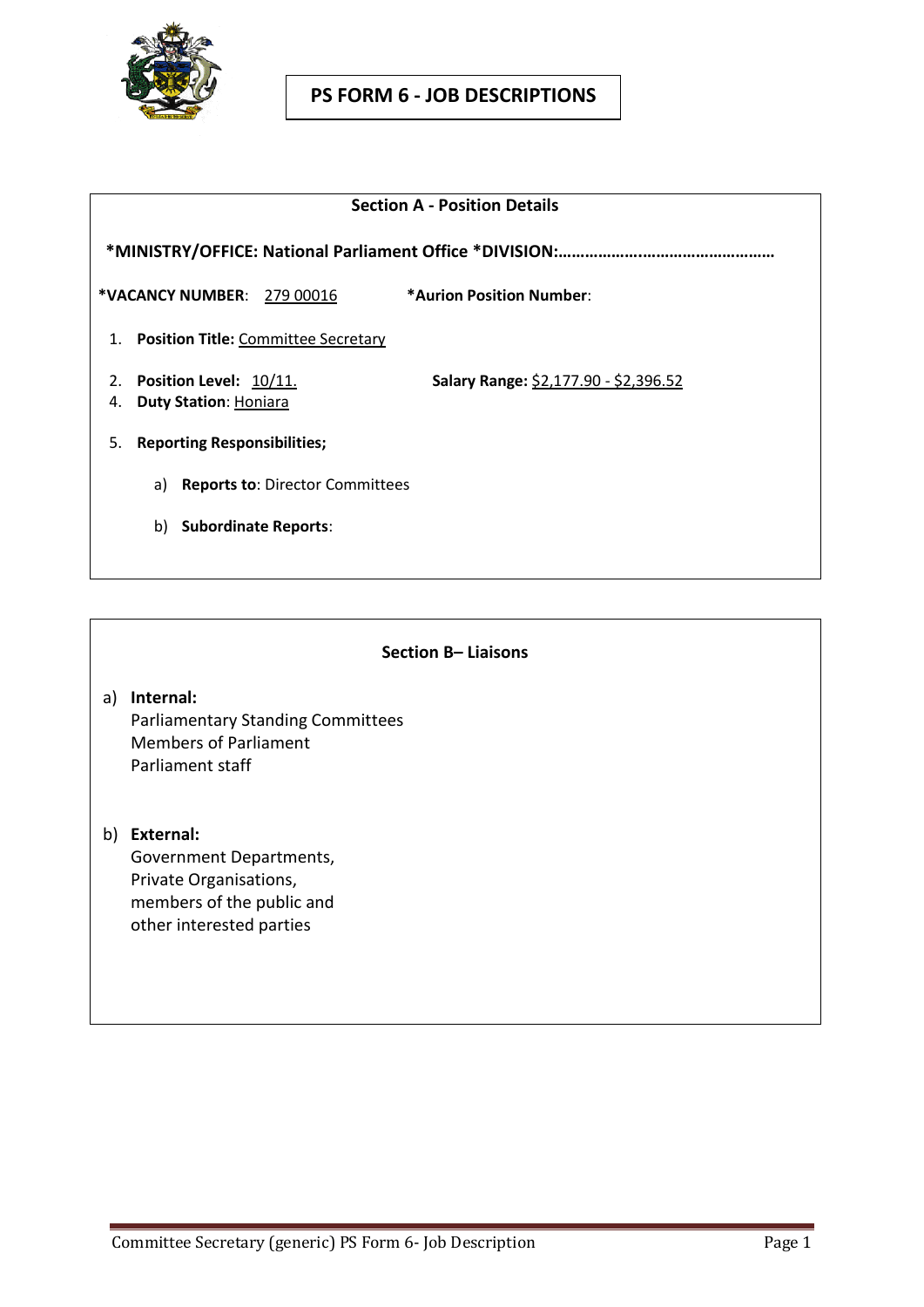## **Section C - Scope of Duties**

This position will contribute to the organisation functions and strategies by;

Directly providing support to the operations of the Parliamentary Committee system in terms the scrutiny function Committees perform on behalf of Parliament. The scope of duties involves administering Committee programs enabling Committees to efficiently perform their parliamentary roles.

The Parliamentary Committee System operates as a key contributor to effective Parliamentary operations. Committee Secretaries engage in a range of important activities that ensures the work of committees arei conducted in accordance with parliamentary law and practice. The Committee Secretary is responsible for all aspects of directing and managing one or more committees of the National Parliament and render assistance to the Clerk in the provision of advice on practice and procedure in the Chamber. Committee Secretaries work as part of a team in the Parliamentary Committees Secretariat of the National Parliament Office.

# **Section D - Key Duties**

# *\*The Officer will be required to:*

- 1. Undertake research projects on matters of public interest addressed by the Committees and prepare comprehensive, apolitical briefings on a range of legislative or other matters before Parliament or on issues of current interest.
- 2. Prepare high quality written material in the form of reports, background papers and correspondences.
- 3. Plan, oversee and give direction to committee inquiries and research projects to ensure that reports prepared are authoritative, meet defined needs and quality standards and are capable of withstanding challenge and scrutiny in the House, by the Executive and in the public domain.
- 4. Respond to enquiries from the Chair and Members of committees for oral and written advice on committee practice and procedure to ensure that the committee operates according to Standing Orders, the terms of reference for the inquiry and any other relevant authority.
- 5. Organize public hearings and private meetings of committees and organize committee travel within the Solomon Islands to facilitate public input into committee inquiries.
- 6. Research and prepare draft questions for the Chair and members of a committee to facilitate the collection of evidence from witnesses..
- 7. Attend committee hearings to provide accurate procedural advice and prepare accurate minutes and other official records of proceedings.
- 8. Provide effective administrative services and maintain systems for the timely retrieval of reference and research material for dissemination to members.
- 9. Contribute to the public awareness and understanding of the role of the National Parliament and its committees through responding to enquiries from members of the public, government departments, private organizations and other interested parties.
- 10. Provide impartial, apolitical advice and exercise tact and discretion.
- 11. Meet deadlines and produce accurate work quickly when an issue is before parliament or a committee.
- 12. Assist the Clerk of the National Parliament in the House to provide effective procedural advice to the Speaker
- 13. Undertake other tasks as may be directed form time to time by the Clerk of the National Parliament.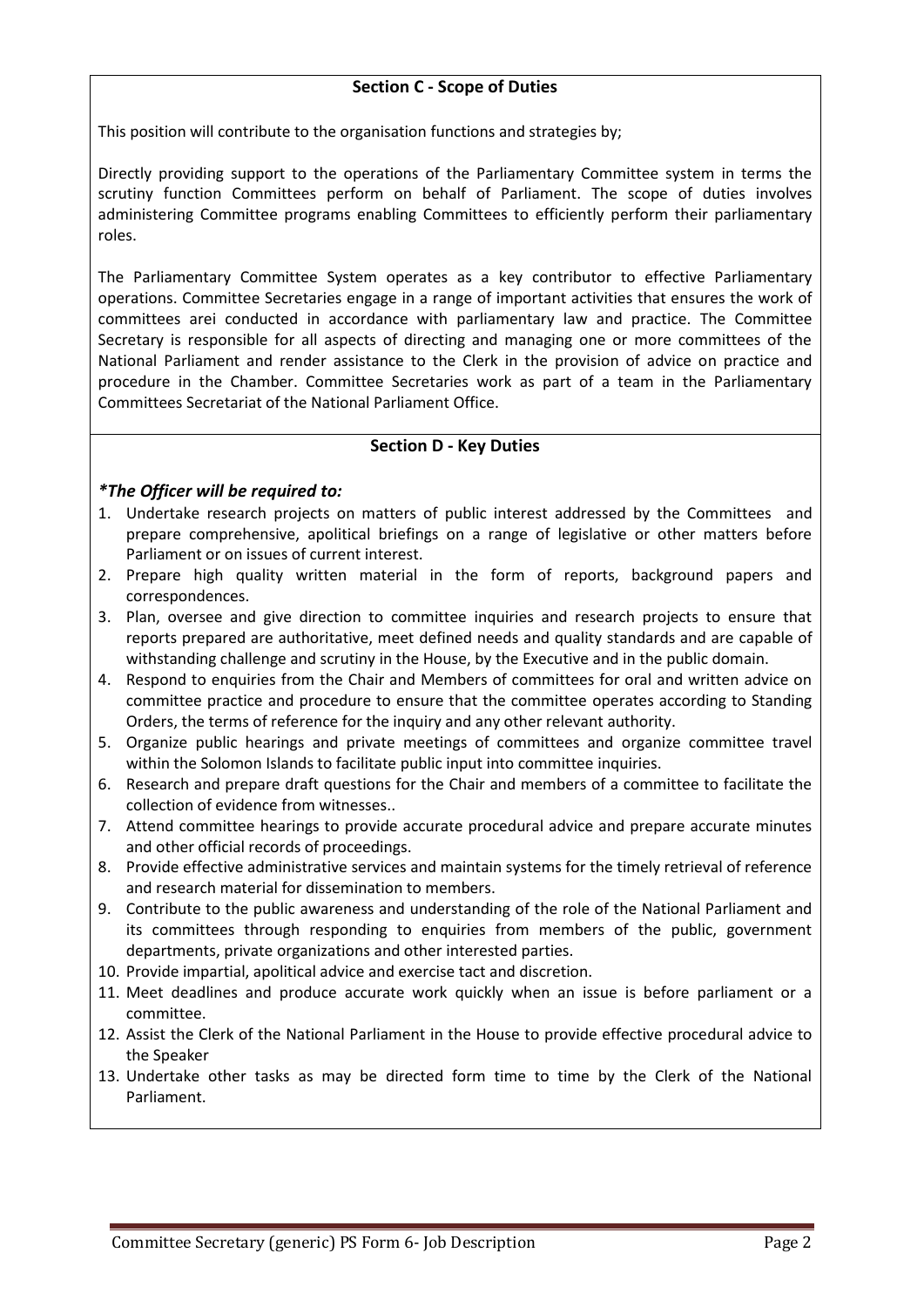# **Section E - Key Result Areas**

# *\*Successful performance of the duties will be indicated by:*

- 1. Research findings presented to Committees and relevant stakeholders in a form of briefs
- 2. The completion and tabling of Committee reports in Parliament,
- 3. Committee inquiries and hearings successfully conducted with evidences collected from witnesses.
- 4. Apolitical advices in a form of written or oral briefs given to Chairs, Committee members, Speaker and Clerk on Committee procedural processes
- 5. Committee meetings and inquiries successfully organised and conducted
- 6. Questions for Committees drafted and submitted on time during inquires
- 7. Committee secretary attends committee meeting and provide accurate records of the minutes of meetings.
- 8. The involvement and support rendered to the education of citizens about the roles of Committees and Parliament
- 9. Deadlines met and results delivered on time.
- 10. Complying with other instructions given by the authority of the Clerk

# **Section F - Key Capabilities and Qualifications**

- 1. Sound knowledge of parliamentary laws and practices and the operations of parliamentand the machinery of government.
- 2. Excellent research, writing and policy analysis skills.
- 3. Sound administrative and project management skills.
- 4. Strong oral and interpersonal skills appropriate for communicating effectively withministers, members of parliament, senior public officials and a diverse range ofstakeholders.
- 5. High standards of integrity and the ability to handle confidential matters and provideimpartial advice.
- 6. Capacity to participate effectively in small teams.
- 7. Good information management
- 8. Bachelor's degree in arts or science

## **Section G - Selection Criteria**

## **Experience:**

- a) Experience in report writing.
- b) Experience in data collection, analysing and interpretation of information and presentation of evidence collected in report form

## **Knowledge:**

- a) Considerable knowledge of parliamentary practices and procedures.
- b) Sound knowledge and understanding of the Constitution, Standing Orders of Parliament and Erskine May's parliamentary practices and procedures.
- c) Expertly knowledgeable about the various systems of representative government and of the basic tenets of parliamentary democracy.
- d) Knowledge of financial legislation governing the Public Service.
- e) Sound knowledge of parliamentary law and practice and the operations of parliament and the machinery of government

## **Skills and ability:**

a) Ability to understand and comply with the public service Code of Conduct and follow all